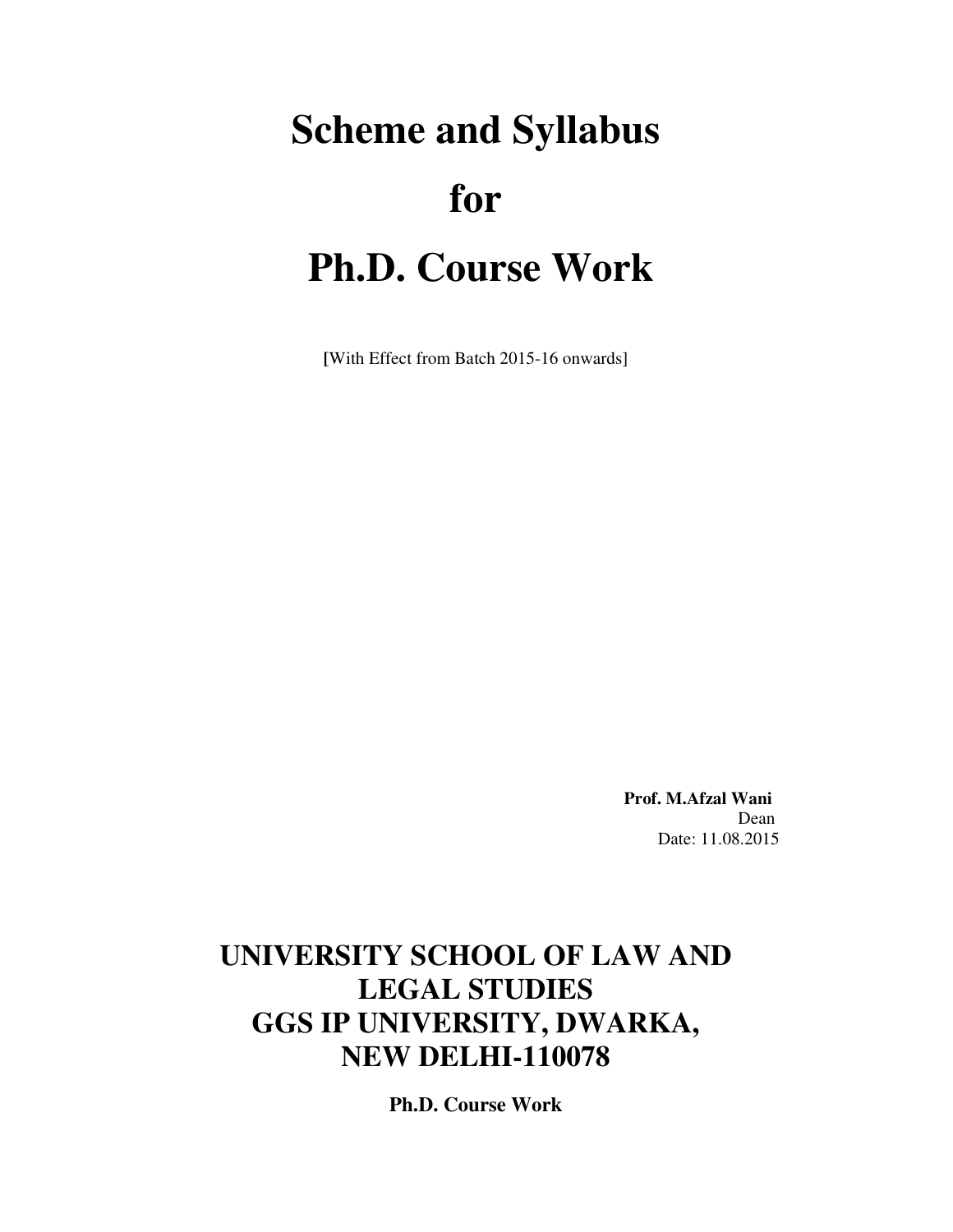|                         |        | <b>SEMESTER-I</b>          |                      |          |
|-------------------------|--------|----------------------------|----------------------|----------|
| S.No.                   | Course | Course title               | Credits              | Teaching |
|                         | Code   |                            |                      | hrs/Week |
| 1                       | 911001 | <b>LEGAL RESEARCH AND</b>  | $L_3$                |          |
|                         |        | METHODOLOGY-1              | Credits-03           | 03       |
| $\overline{2}$          | 911003 | PHILOSOPHY OF LAW          | L 2, Creadits-<br>02 | 02       |
| 3                       | 910005 | <b>RESEARCH ETHICS AND</b> | L 2, Credits-        | 02       |
|                         |        | <b>TECHNICAL WRITING</b>   | 02                   |          |
|                         |        |                            |                      |          |
|                         |        | <b>SEMESTER-II</b>         |                      |          |
| $\overline{4}$          | 911002 | <b>LEGAL RESEARCH AND</b>  | $L3$ ,               | 03       |
|                         |        | METHODOLOGY-II             | Credits-03           |          |
|                         |        |                            |                      |          |
| $\overline{\mathbf{5}}$ | 911004 | <b>INTERDISCIPLINARY</b>   | L 2, Credits-        | 02       |
|                         |        | <b>RESEARCH METHODS</b>    | 02                   |          |
|                         |        |                            |                      |          |
|                         |        |                            |                      |          |

- 1. In each Semester, examination for each course shall be of 100 Marks in two parts:
	- (a). Mid-Semester Examination
	- (b). End- Semester Examination
- 2. Mid-Semester Examination for each course shall be an Internal Examination of 30 Marks to be held in the 7th week of the course from its commencement.
- 3. End- Semester Examination shall be of 3 hours duration with 70 Marks to be held in the  $15<sup>th</sup>$  week of the course from its commencement.
- 4. Each Question paper for End- Semester Examination shall be of eight questions taking two from each unit of the prescribed syllabus.
- 5. All questions shall be of equal marks though there may be different parts in each question carrying separate marks as expressly mentioned in the question paper.
- 6. The student shall have to attempt at least one question from each unit.
- 7. 75% attendance is compulsory for the course work.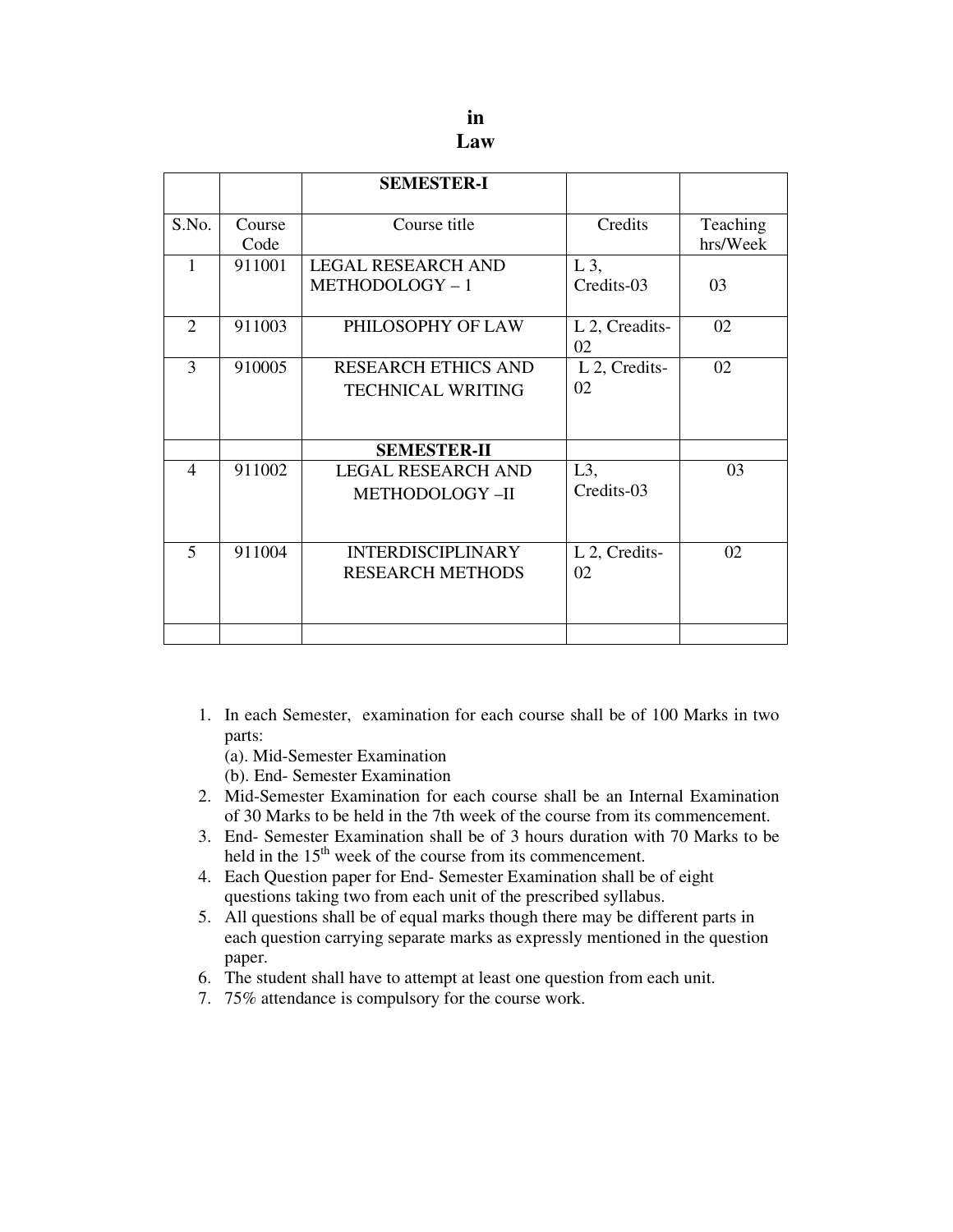#### **SEMESTER-I…..Paper-1 LEGAL RESEARCH AND METHODOLOGY – 1**

# **Course Code: 911001** L 3, Credits-03

**Objective of the course** 

The course on Legal Research and Methodology-I is to develop necessary understanding in students about nature, techniques and tools of legal research and preparing them for producing a high quality of legal research. Main focus is on ability for identification and formulation of research problem, preparation of research design and collection of data. Students are encouraged to get into the new emerging areas of original and purposive research.

# **UNIT – I**

# **INTRODUCTORY (Lectures-9)**

- 1) Nature, Significance and Types of Legal Research
- 2) Status of Legal Research in Contemporary India
- 3) Global Trends in Legal Research

# **UNIT – II**

### **IDENTIFICATION AND FORMULATION OF RESEARCH PROBLEM (Lectures-10)**

- 1) Features of a Legal Research Problem
- 2) Steps to Identify and formulate a Legal Research Problem
- 3) Necessity, nuance and pattern of Literature Review

# **UNIT – III**

# **PREPARATION OF RESEARCH DESIGN (Lectures-10)**

- 1) Component Parts of a Legal Research Design
- 2) Framing of Hypothesis and Research Questions
- 3) Delimitation, Plan and Proposed Methodology

### **UNIT – IV**

# **COLLECTION OF DATA (Lectures-10)**

- 1) Steps to Select the Data Base for Research
- 2) Assortment of Appropriate Techniques for Data Collection
- 3) Suitability and Selection of Tools for Research Operation

### **Recommended Readings**

- 1. S.K. Verma and M. Afzal Wani (Eds.) Legal Research and Methodology, ILI Publication  $2<sup>nd</sup>$  edition 2001 (2015 Reprint)
- 2. Wayne C. Booth, Gregory G. Colomb, Joseph M. Williams, *The Craft of Research* (Chicago Guides to Writing, Editing, and Publishing), University Of Chicago Press (2008)
- 3. John W. Creswell, *Research Design: Qualitative, Quantitative, and Mixed Methods Approaches,* Sage Publications, ( 2002)
- 4. Cohen L. Morris, *Legal Research in Nutshell* (1996) Minnesota West Publishing Co.
- 5. Grade J Williams and Hatt K Paul, *Methods in Social Research*, Mc Gaw-Hill Book Company, London- Singapore (1985) reprint
- 6. Ghosh B.N. *Scientific Methods and Social Research*, Sterling New Delhi (2003)
- 7. Kothari C.K. *Research Methodology: Methods and Techniques*, Wilsey Eastern Limited, New Delhi (2009)
- 8. E Sources: West Law; JSTOR, Heinonline, EPW, Parliament of India.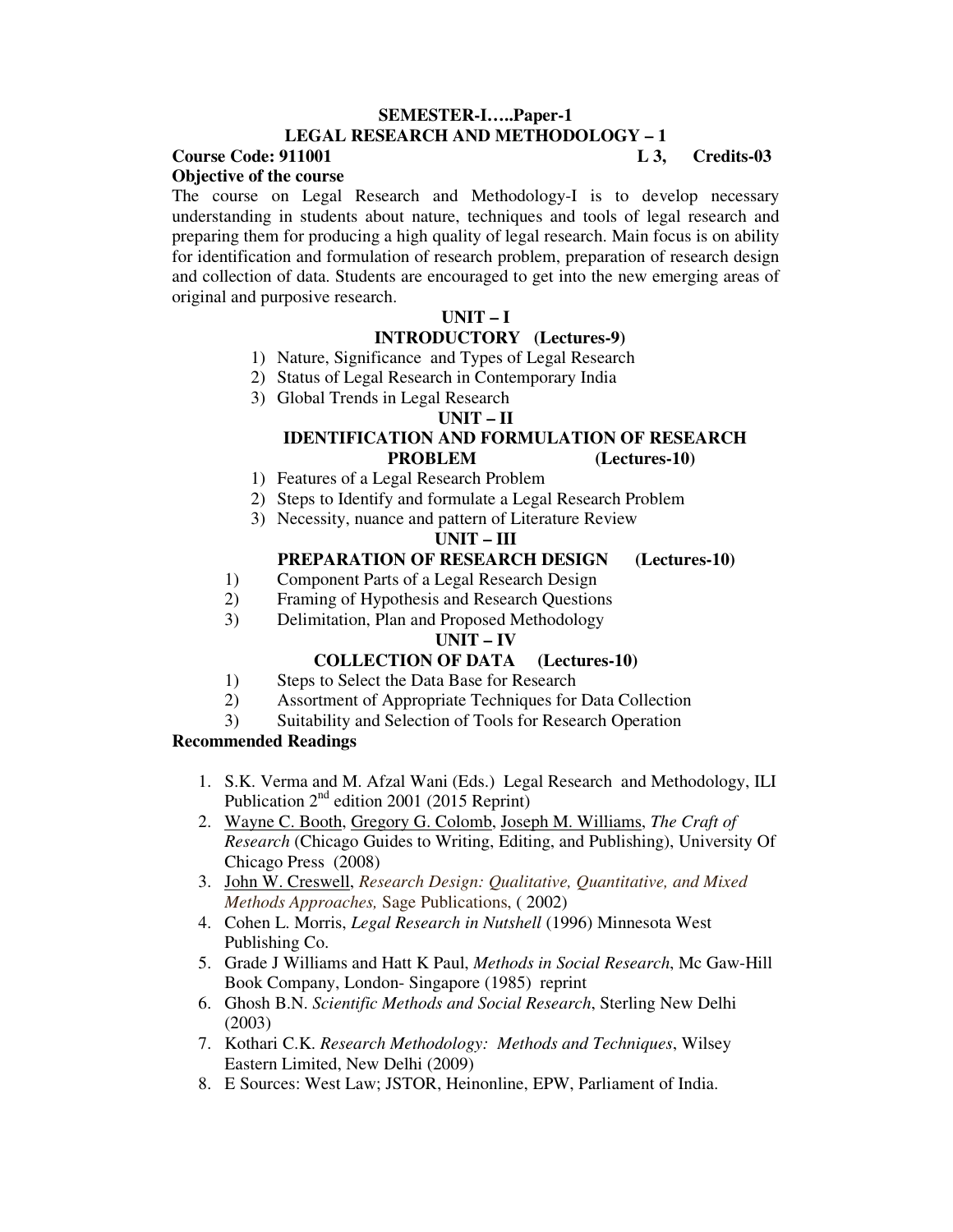#### **SEMESTER-I….Paper-2 PHILOSOPHY OF LAW**

#### **Course Code: 911003 L 2, Credits-02**

**Objective of the Course:** The objective of this course is to familiarize the student to the critical issues relating to law, justice and morality, like: What is a law? Why are we obligated to obey the law? Is law essentially tied to morality, or are morality and law independent? What are the dominant theories of justice? What is liberty? Are liberty and equality compatible ideas? An attempt should be made to apply your understanding of critical issues of jurisprudence to the Indian situation.

#### **UNIT – I**

#### **POSTIVISTIC APPROACH**

 **(Lectures-7)** 

- 1. Command Theory : John Austin
- 2. The Pure Theory of Law: Hans Kelsen
- 3. Law as Union of Primary and Secondary Rules: H.L.A. Hart

**UNIT – II** 

#### **SOCIALOGICAL APPROACH**

 **(Lectures-7)** 

- 1. Interest Theory : Rudolf von Iherring
- 2. Sociological Theory of Eugen Ehrlich
- 3. Theory of Social Engineering : Roscoe Pound

# **UNIT – III LAW AND MORALITY**

 **(Lectures-7)** 

- 1. Can law be separated from morality?
- 2. Hart- Dworkin debate on Law and Morality
- 3. Enforcement of Morality: Issues of Suicide, Homosexuality, and Euthanasia

#### **UNIT – IV THEORIES OF JUSTICE**

 **(Lectures-5)** 

- 1. Utilitarian Theory of justice: Jeremy Bentham
- 2. Contractarian Theory of Justice : Johh Rawls
- 3. The Idea of Justice : Amaratya Sen

#### *Recommended Readings*

- 4. Richard A. Posner, Frontiers of Legal Theory, Universals, Delhi 2010
- 5. John Rawls, A Theory of Justice, Universals, Delhi 2009
- 6. Amaratya Sen, The Idea of Justice (2009)
- 7. H.L.A Hart Positivism and Separation of Law and Morals,71, Harvard Law Review (1958) p.593
- 8. Roscoe Pound, An Introduction to the Philosophy of Law, Yale University Press, Indian Reprint, 2009.
- 9. Lord Devlin, Enforcement of Morals, Yale Law Journal (1975)
- 10. E Sources:

West Law; JSTOR, Heinonline; EPW; Website of Law Commission of India.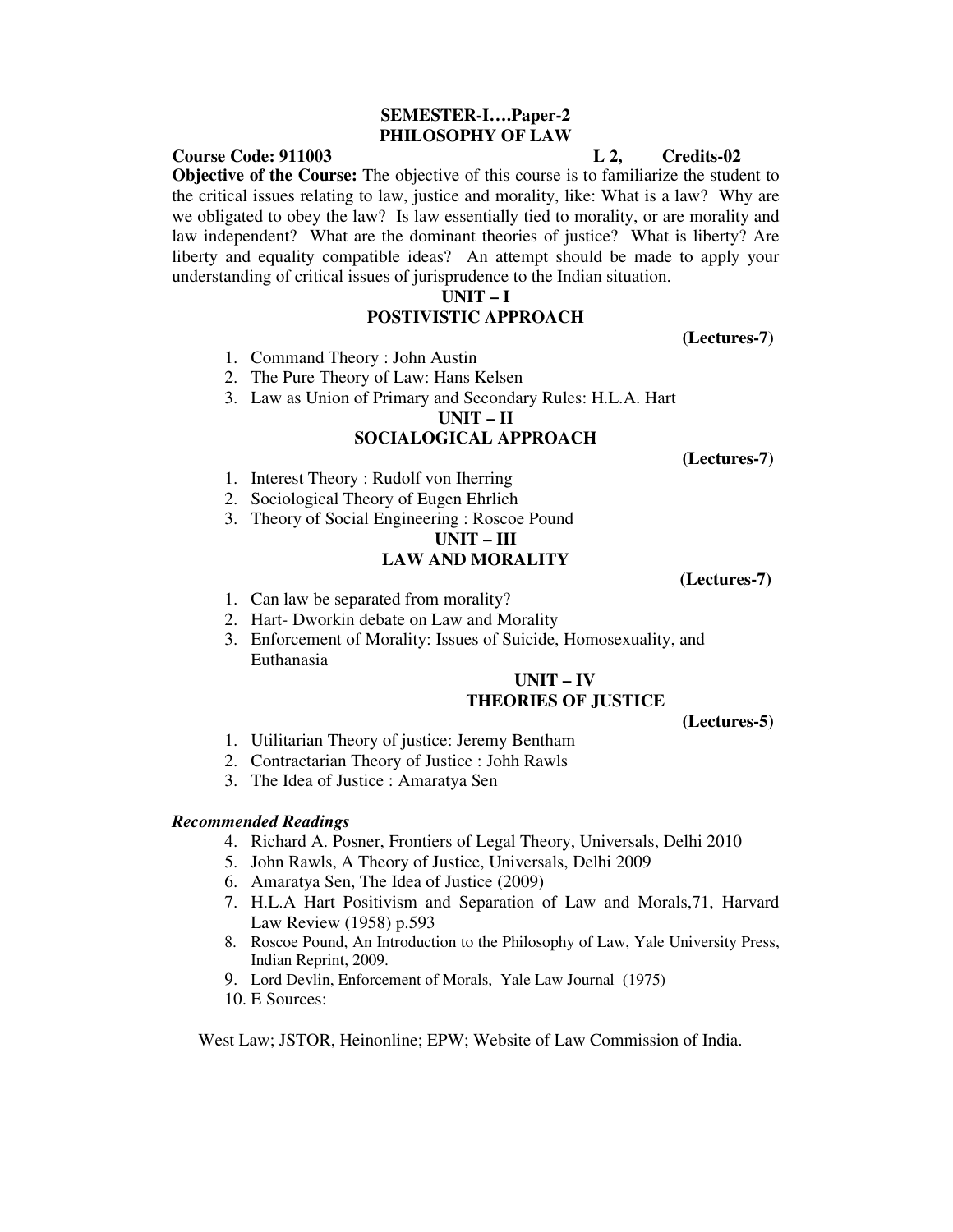#### **SEMESTER-I….Paper-3**

#### **RESEARCH ETHICS AND TECHNICAL WRITING**

#### **Paper Code: 910005 L 2 Credits-02**

**Objectives: (A)** To provide researchers with an overview of current and emerging ethical issues with special emphasis on cross- disciplinary issues involving research integrity, ethics and social accountability. **(B)** To help students understand the purpose and process of technical and research writing and documentation.

# **Unit –I**

#### **Research Ethics**

- 2) Plagiarism;
- 3) Data Fabrication;
- 4) Peer Review

# **Unit –II**

#### **Responsibilities to Society and Self**

 **(Lectures-6)** 

 **(Lectures-6)** 

1) Public Interest in Research;

1) Authorship and Copy right;

- 2) Relevance to Society and Motivations;
- 3) Conflict of Interest
- 4) Moral Commitment.

#### **Unit-III Technical Writing**

1) Characteristics of Legal Writing;

- 2) Challenges to Legal Writing;
- 3) Use of Appropriate Formats for Resumes, Letters, Memos, Reports, Proposals, etc.
- 4) Basic Approaches for Developing Advanced Critical Writings

**Unit-IV** 

#### **Specific Research Writings**

 **(Lectures-8)** 

Project and Report Writing, Research Papers, Thesis Writing

#### *Recommended Readings*

- 1) Harry F. Wolcott, Writing Up Qualitative Research (2001)
- 2) Penslar, Robin L. (Ed.), Research Ethics. Cases and Materials, Bloomington, Indiana: University of Indiana Press. (1995)
- 3) Michael Alley,The Craft of Scientific Writing, Third Edition (1996).
- *4)* On Being A Scientis: Responsible Conduct in Research Bioethics Resources on *the Web-National Institutes of Health.*
- 5) *Research Ethics Program University of California, San Diego*
- 6) S.K. Verma and M. Afzal Wani (ed) Legal Research and Methodology, ILI Publication  $2<sup>nd</sup>$  edition 2001 (2006 Reprint) Pp. 418-431

 **(Lectures-6)**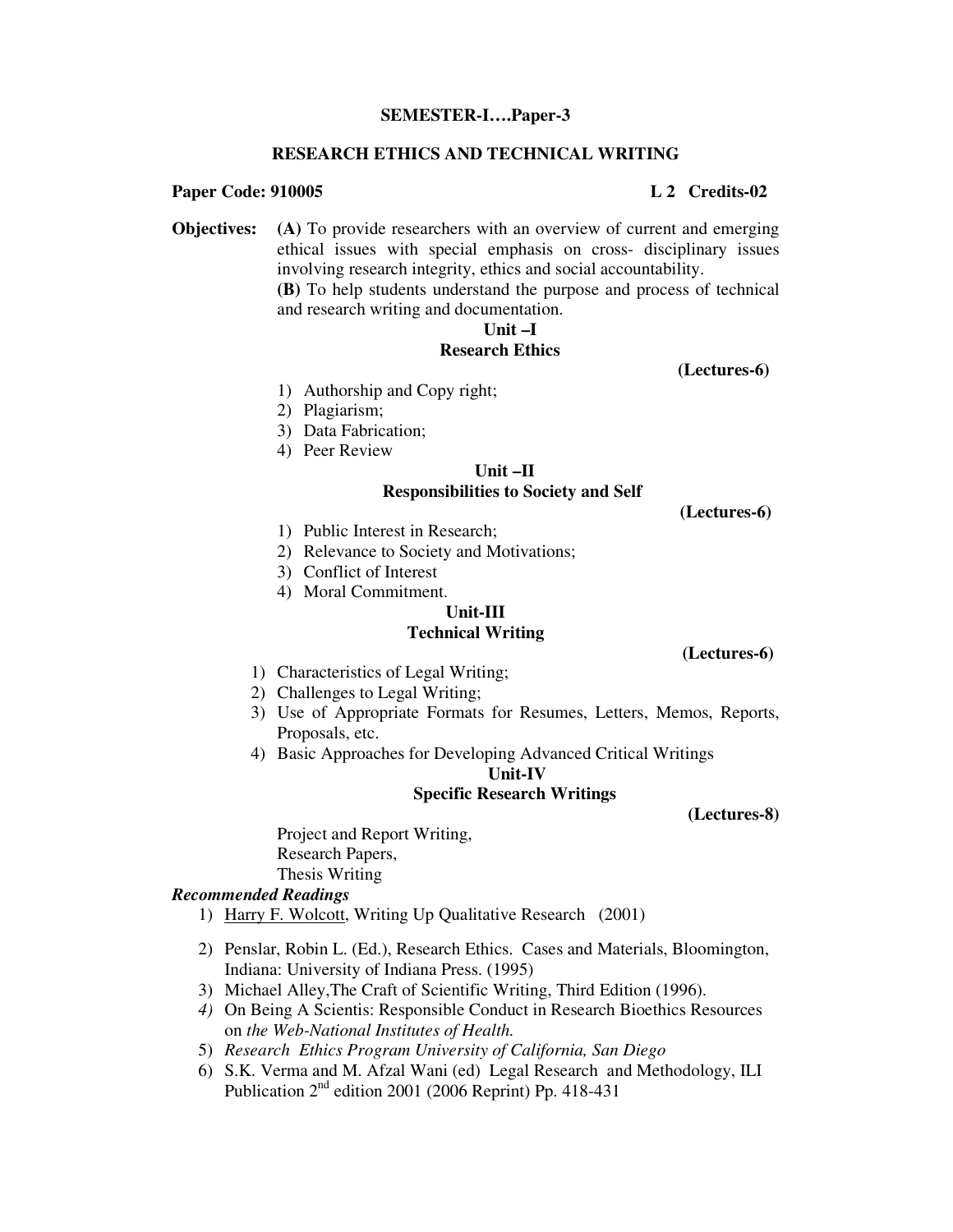#### **SEMESTER-II….Paper-1 LEGAL RESEARCH AND METHODOLOGY –II**

#### **Course Code: 911002 L 3, Credits-03 Objective of the course**

The course on Legal Research and Methodology-II is to develop in students, in continuation to Legal Research and Methodology-I, necessary skills for analysis and interpretation of data, preparation of research report and production of quality legal writings.

#### **UNIT – I ANALYSIS OF DATA**

 **(Lectures-9)** 

- 1) Meaning and Nature Analysis in Legal Research
- 2) Quality of Analysis in Legal Research
- 3) Use of Deductive and Inductive Methods in Legal Research

#### **UNIT – II**

#### **PREPARATION OF RESEARCH REPORT**

 **(Lectures-10)** 

- 1) Features of a Legal Research Report
- 2) Quality of Theoretical Descriptions and Statistical Presentations
- 3) Modes of Citation and Elucidation

#### **UNIT – III SPECIFIC LEGAL WRITINGS**

 **(Lectures-10)** 

- 1) Essentials and Kinds of Legal Writing
- 2) Research Papers, Project Reports and Thesis Writing
- 3) Publication and Research Ethics

#### **UNIT – IV**

# **SUPERVISION AND COLLABORATION IN LEGAL RESEARCH**

 **(Lectures-10)** 

- 1) Nature of Relationship between Supervisor/s and Researcher/s
- 2) Maintenance of Standards and Mutual Deference
- 3) Collaborative Team Spirit and Considerateness

#### **Recommended Readings**

- 1) S.K. Verma and M. Afzal Wani (Eds.) Legal Research and Methodology, ILI Publication  $2<sup>nd</sup>$  edition 2001 (2015 Reprint)
- 2) Steinar Kvale, Svend Brinkmann, Interviews: Learning the Craft of Qualitative Research Interviewing,  $(16<sup>th</sup>$  ed. 2008)
- 3) Michael J. Crotty, The Foundations of Social Research: Meaning and Perspective in the Research Process (2012)
- 4) Alan Bryman, Social Research Methods, OUP (2008)
- 5) Matthew B. Miles, Qualitative Data Analysis: An Expanded Sourcebook(2nd Edition, 1994 by Sage Publications (CA) (first published 1994)
- 6) Wendy Laura Belcher, Writing Your Journal Article in 12 Weeks: A Guide to Academic Publishing Success, (2009)
- 7) E Sources: West Law; JSTOR, Heinonline, EPW.